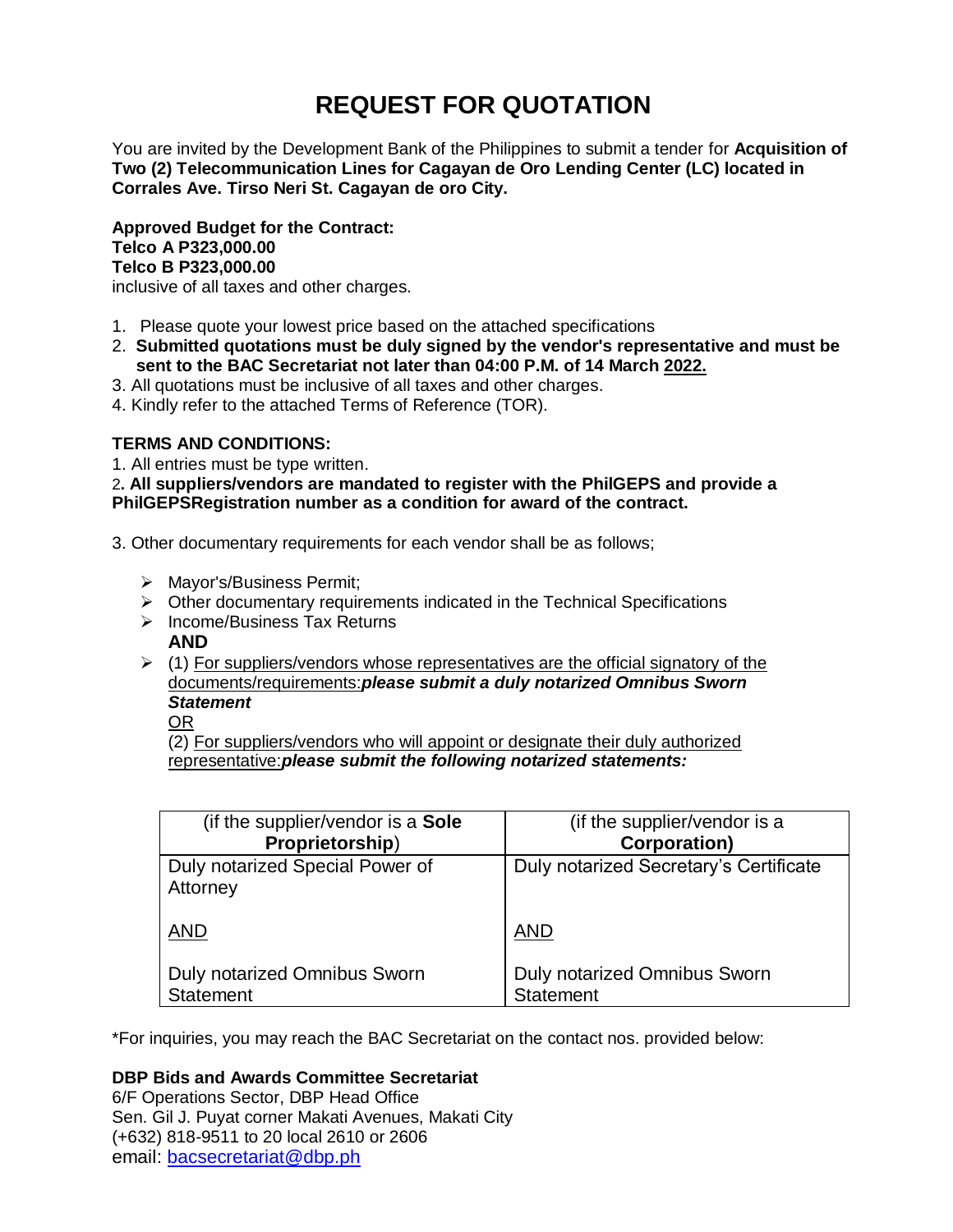#### **Annex A**

## ACQUISITION OF NEW ADDITIONAL AND/OR REPLACEMENT TELECOMMUNICATION LINE/CONNECTIVITY SERVICE FOR THE DEVELOPMENT BANK OF THE PHILIPPINES (DBP)-**CAGAYAN DE ORO LENDING CENTER**

#### APPROVED BUDGET FOR THE CONTRACT: Telco A: Php 323,000 Telco B: Php 323,000

#### **TECHNICAL SPECIFICATIONS**

#### A. BACKGROUND

The telecommunication connectivity service (line) is for the connection of DBP online systems, services and facilities in any of the following DBP remote sites:

- A.1. Branch Office, including:
	- A.1.a. Lending Center
	- A.1.b. Cash Center
	- A.1.c. Branch-Lite Unit
- A.2. Automated Teller Machine (ATM)

#### **B. OBJECTIVE**

To acquire stable, reliable and secure telecommunication connectivity/line service to link DBP remote sites to the Head Office from an authorized and qualified telecommunication service provider (Telco).

#### C. COVERAGE OF THE CONTRACT

The contract will be for a one (1) year period starting from date of acceptance of service with the option for automatic renewal.

# D. MINIMUM SPECIFICATIONS

- D.1. Connectivity/Line Service Availability
	- > The minimum availability of service is 99.6%.
- D.2. Connectivity/Line Specifications
- D.2.a. Branch Office  $\sqrt{}$ 
	- D.2.a.i. Wired MPLS/VPN, Radio Last Mile or VSAT connection with minimum of 2 Mbps bandwidth
	- D.2.a.ii. Must be Ku Band or C Band for the VSAT
	- D.2.a.iii. Inclusive network equipment, such as router and or router/modem, must not be on End-of-Life/End-of-Support status within the contract period
	- D.2.a.iv. Router must support GRE/mGRE tunneling and IP Security (ex. dynamic VPN) and SNMP
	- D.2.a.v. DBP shall have the full access of the router
	- D.2.a.vi. Provide near real time and historical link monitoring

D.2.b. ATM - Wired п

- D.2.b.i. VPN connection at least 128 Kbps via MPLS
- D.2.b.ii. Inclusive network equipment, such as router and or router/modem, must not be on End-of-Life/End-of-Support status within the contract period
- D.2.b.iii. Support GRE tunneling and SNMP
- D.2.b.iv. Provide near real time and historical link monitoring

Page 1 of 4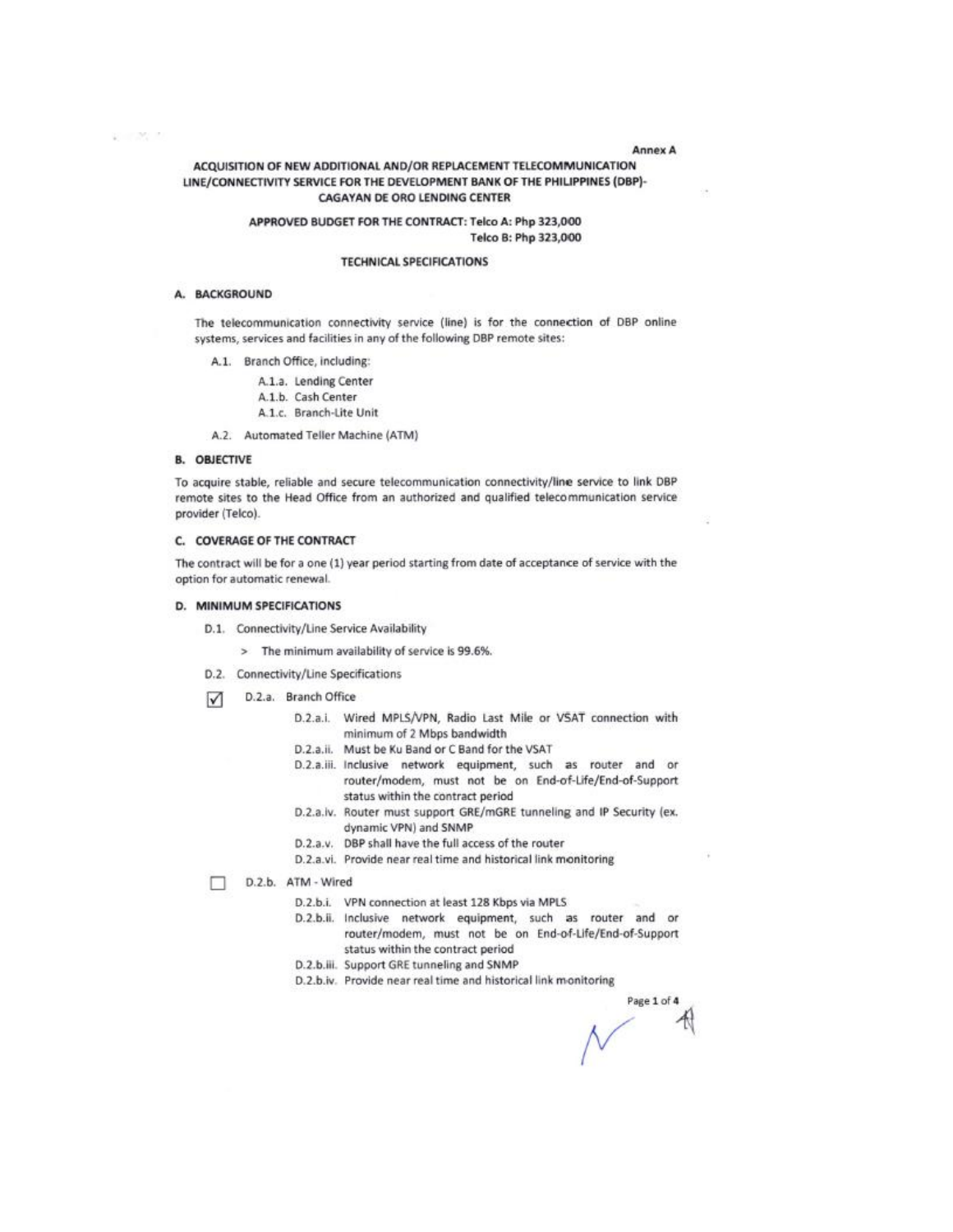ACQUISITION OF NEW, ADDITIONAL AND /OR REPLACEMENT OF TELECOMMUNICATION LINE/ CONNECTIVITY SERVICE FOR THE DEVELOPMENT BANK OF THE PHILIPPINES (DBP)

D.2.c. ATM - Wireless

- D.2.c.i. Provide data transmission function by public GPRS/ GSM network or higher
	- D.2.a.vii. Inclusive network equipment, such as router and or router/modem, must not be on End-of-Life/End-of-Support status within the contract period
	- D.2.c.ii. Support GRE Tunneling and SNMP
	- D.2.c.iii. Provide GUI access for local and remote management
	- D.2.c.iv. Operate at -30~+75°C temperature
	- D.2.c.v. Has LED status indication
	- D.2.c.vi. Support RJ45 console port
	- D.2.c.vii. Include: 1 power cord, 2 antennas, 1 console cable, 1 set documentation
	- D.2.c.viii. Provide near real time and historical link monitoring.
	- D.2.c.ix. Meet the average latency requirement of not greater than 200ms measured using the Ping utility or any similar mobile applications
	- D.2.c.x. Meet signal requirement of not less than 2 bars measured using mobile or similar devices capable of said measurement
	- D.2.c.xi. DBP shall have full access to the Modem/Router
- D.3. Support Services and Incident Management
	- D.3.a. The Telco shall provide 24 x 7 onsite, telephone and email support. For every service unavailability/downtime reported, the response time shall be within thirty (30) minutes.
	- D.3.b. Upon the occurrence of service unavailability/downtime, the Telco shall:
		- Conduct problem isolation/resolution and link restoration D.3.b.i. activities
		- D.3.b.ii. Notification via electronic mail (E-mail) and telephone within one (1) hour of the occurrence
		- D.3.b.iii. Minimum of twice a day status report to DBP via E-Mail
		- D.3.b.iv. Estimated time of arrival (ETA) if onsite activities required
		- D.3.b.v. Estimated time of resolution (ETR)
		- D.3.b.vi. Root cause
		- D.3.b.vii. Comply with DBP policies on security and confidentiality during support services.
	- D.3.c. The Telco shall submit an incident report stating the reason/s for the outage and detailing the steps undertaken to resolve a particular problem upon DBP's request.
- D.4. Service Performance Review
	- > The Telco shall conduct a performance review session at least once every quarter of a year

# E. TELECOMMUNICATION CONNECTIVITY/LINE REQUIREMENT CLASSIFICATION

The primary objective of the following provisions is to have multiple Telcos per site, providing service redundancy, high availability and avoiding single point of failure.

E.1. New Telecommunication Line Requirement

E.1.a. Covered Sites

Page 2 of 4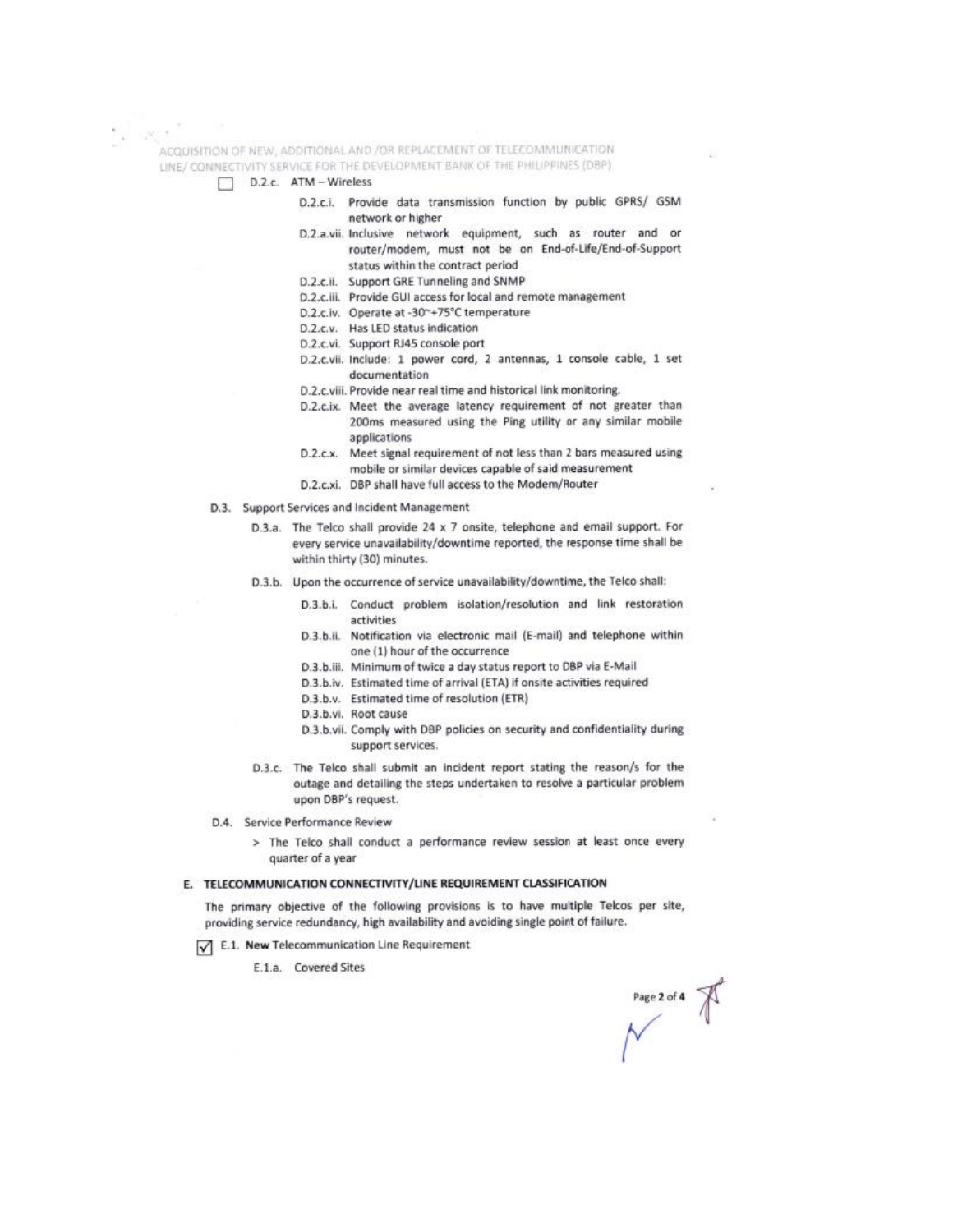ACQUISITION OF NEW, ADDITIONAL AND /OR REPLACEMENT OF TELECOMMUNICATION LINE/ CONNECTIVITY SERVICE FOR THE DEVELOPMENT BANK OF THE PHILIPPINES (DBP)

### > New remotes sites

- E.1.b. Telco Selection Criteria
	- > Telecommunication Line for Branch Office
		- E.1.b.i. Two (2) different Telcos (Telco A and Telco B) shall be selected
		- E.1.b.ii. Telco A is the lowest (winning) provider
		- E.1.b.iii. Telco B is the second lowest provider
	- > Telecommunication Line for Additional ATM Facility of a Branch Office
		- E.1.b.iv. The Telco must be different from the one which has the majority or most of the telecommunication connectivity services provided for the ATM/s of that Branch Office
- E.2. Additional Telecommunication Line Requirement  $\sim 10$ 
	- E.2.a. Covered Sites
		- > For existing sites with existing telecommunication line/s
	- E.2.b. Telco Exception
		- > The Telco/s of the existing line/s servicing the site shall not be invited and will not be allowed to participate
- E.3. Replacement Telecommunication Line Requirement
	- E.3.a. Covered Sites
		- > For existing sites with existing telecommunication line/s
	- E.3.b. Telco Exception
		- E.3.b.i. For Telco Redundancy Replacement
			- > The Telco of the existing line/s servicing the site including the one to be replaced shall not be invited and will not be allowed to participate
		- E.3.b.ii. Replacement for the Purpose of Telecommunication Line Capacity (Bandwidth) Upgrade
			- > The Telco of the other existing line/s servicing the site (i.e., other than the one to be replaced) shall not be invited and will not be allowed to participate
		- E.3.b.iii. For Wireless to Wired Facility Replacement
			- > The Telco of the other existing line/s servicing the site (i.e., other than the one to be replaced) shall not be invited and will not be allowed to participate

#### F. DISCONTINUANCE OF SERVICE

DBP can opt to discontinue the service within the contract period without pre-termination fee/s, if the Telco provider fails to meet the required minimum availability of service, specified in item D.1, for three (3) consecutive months (3-strike rule)

**G. PAYMENT** 

The payment shall be in a monthly basis every after the service acceptance.

Page 3 of 4  $\sqrt{\frac{2}{1}}$